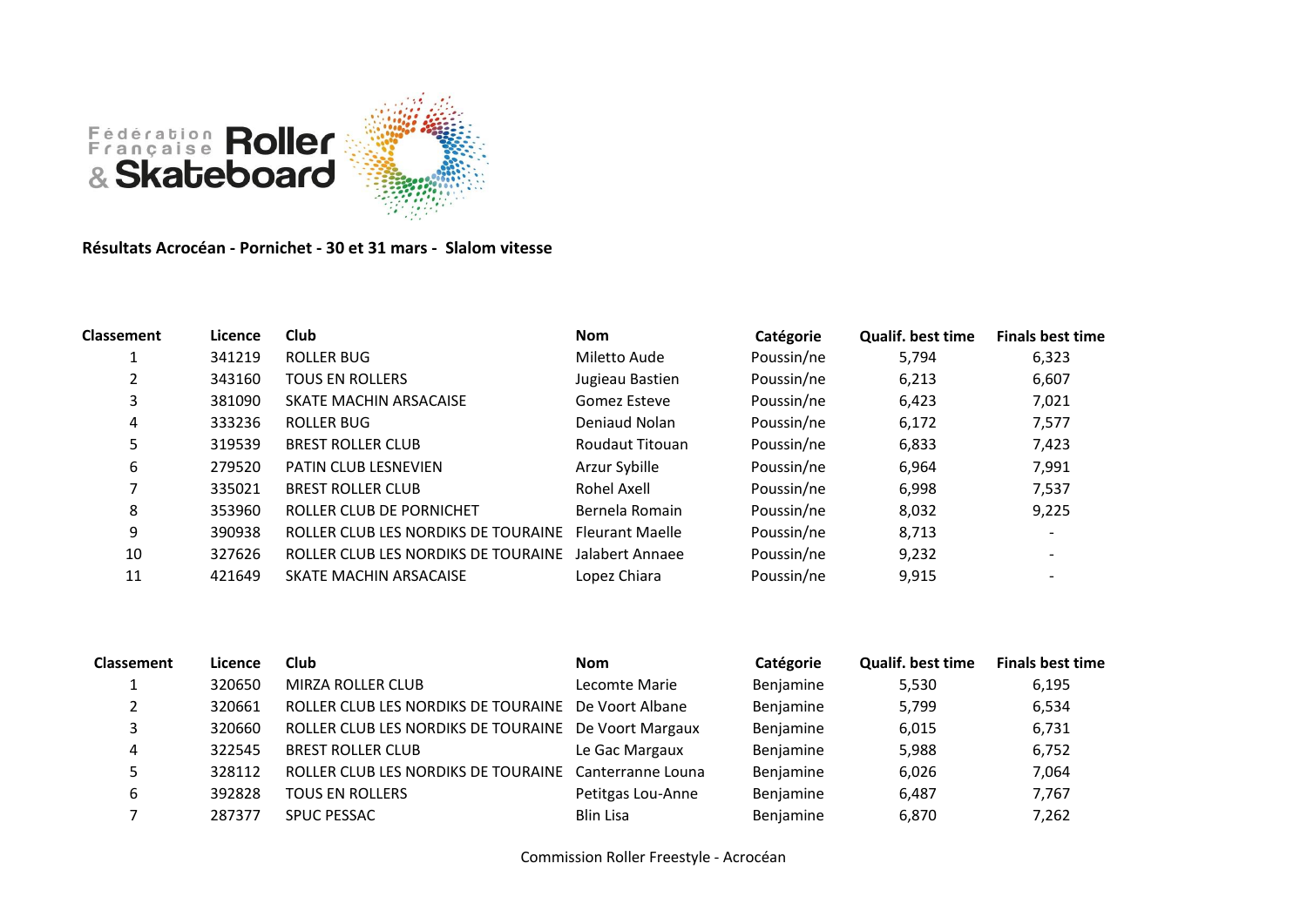| 8  | 358443 | ROLLER CLUB LES NORDIKS DE TOURAINE Jimenez Olga |                    | Benjamine | 7,243 | 8,428                    |
|----|--------|--------------------------------------------------|--------------------|-----------|-------|--------------------------|
| -9 | 391829 | SPORT URBAIN NAZAIRIEN RIDE                      | Kovacs Boglarka    | Benjamine | 7,277 |                          |
| 10 | 416350 | <b>SPUC PESSAC</b>                               | Lafon-Lajmi Helena | Benjamine | 7,635 | $\overline{\phantom{0}}$ |
| 11 | 410399 | SPORT URBAIN NAZAIRIEN RIDE                      | Viogne Lucie       | Benjamine | 8,005 |                          |
| 12 | 426017 | <b>DRAGON RIDERS</b>                             | Wisznewski Alicia  | Benjamine | 8,791 | $\overline{\phantom{0}}$ |
| 13 | 407697 | SPORT URBAIN NAZAIRIEN RIDE                      | Aupy Emma          | Benjamine | 9,804 |                          |

| <b>Classement</b> | Licence | Club                                               | <b>Nom</b>            | Catégorie | <b>Qualif. best time</b> | <b>Finals best time</b>  |
|-------------------|---------|----------------------------------------------------|-----------------------|-----------|--------------------------|--------------------------|
|                   | 320829  | ROLLER BUG                                         | Coupeaud Julien       | Benjamin  | 5,510                    | 6,327                    |
| ▵                 | 234024  | ROLLER CLUB ROSCOFF                                | <b>Grall Maxence</b>  | Benjamin  | 5,520                    | 6,186                    |
| 3                 | 315065  | <b>BREST ROLLER CLUB</b>                           | Roudaut Mael          | Benjamin  | 5,607                    | 6,258                    |
| 4                 | 379662  | ROLLER BUG                                         | Gouineaud Loury Arthu | Benjamin  | 6,179                    | 6,754                    |
| 5                 | 260860  | ROLLER BUG                                         | Metayer Clement       | Benjamin  | 7,201                    | $\overline{\phantom{a}}$ |
| 6                 | 445626  | <b>LES SAUTERELLES</b>                             | Poort Nocquet Noé     | Benjamin  | 7,356                    | $\overline{\phantom{0}}$ |
|                   | 384819  | ROLLER CLUB LES NORDIKS DE TOURAINE Asselin Thomas |                       | Benjamin  | 7,603                    | $\overline{\phantom{a}}$ |

| <b>Classement</b> | Licence | <b>Club</b>                    | <b>Nom</b>            | Catégorie | <b>Qualif. best time</b> | <b>Finals best time</b>  |
|-------------------|---------|--------------------------------|-----------------------|-----------|--------------------------|--------------------------|
|                   | 347139  | SPORT URBAIN NAZAIRIEN RIDE    | Landrin Zoe           | Minime F  | 5,319                    | 6,021                    |
|                   | 252270  | <b>DRAGON RIDERS</b>           | <b>Amiand Sephora</b> | Minime F  | 5,539                    | 5,990                    |
| 3                 | 341221  | ROLLER BUG                     | Darrigrand Lea        | Minime F  | 5,503                    | 5,972                    |
| 4                 | 263603  | ROLLER BUG                     | Simon Touroumire Eva  | Minime F  | 5,776                    | 6,423                    |
|                   | 311564  | SPORT URBAIN NAZAIRIEN RIDE    | Langevin Isaline      | Minime F  | 5,575                    | 6,362                    |
| 6                 | 241368  | <b>PATIN CLUB PLABENNECOIS</b> | Rivoalen Klervi       | Minime F  | 5,794                    | 6,629                    |
|                   | 378873  | ROLLER CLUB DE PORNICHET       | Bernela Julie         | Minime F  | 6,598                    | 7,010                    |
| 8                 | 325978  | <b>DRAGON RIDERS</b>           | Soubigou Loann        | Minime F  | 6,692                    | 7,248                    |
| 9                 | 401083  | SPORT URBAIN NAZAIRIEN RIDE    | Maurice Elise         | Minime F  | 7,198                    | $\overline{\phantom{a}}$ |
| 10                | 311476  | ROLLER CLUB DE PORNICHET       | Hoorelbeck Charline   | Minime F  | 8,908                    |                          |
| 11                | 311477  | ROLLER CLUB DE PORNICHET       | Hoorelbeck Roxane     | Minime F  | DQ                       |                          |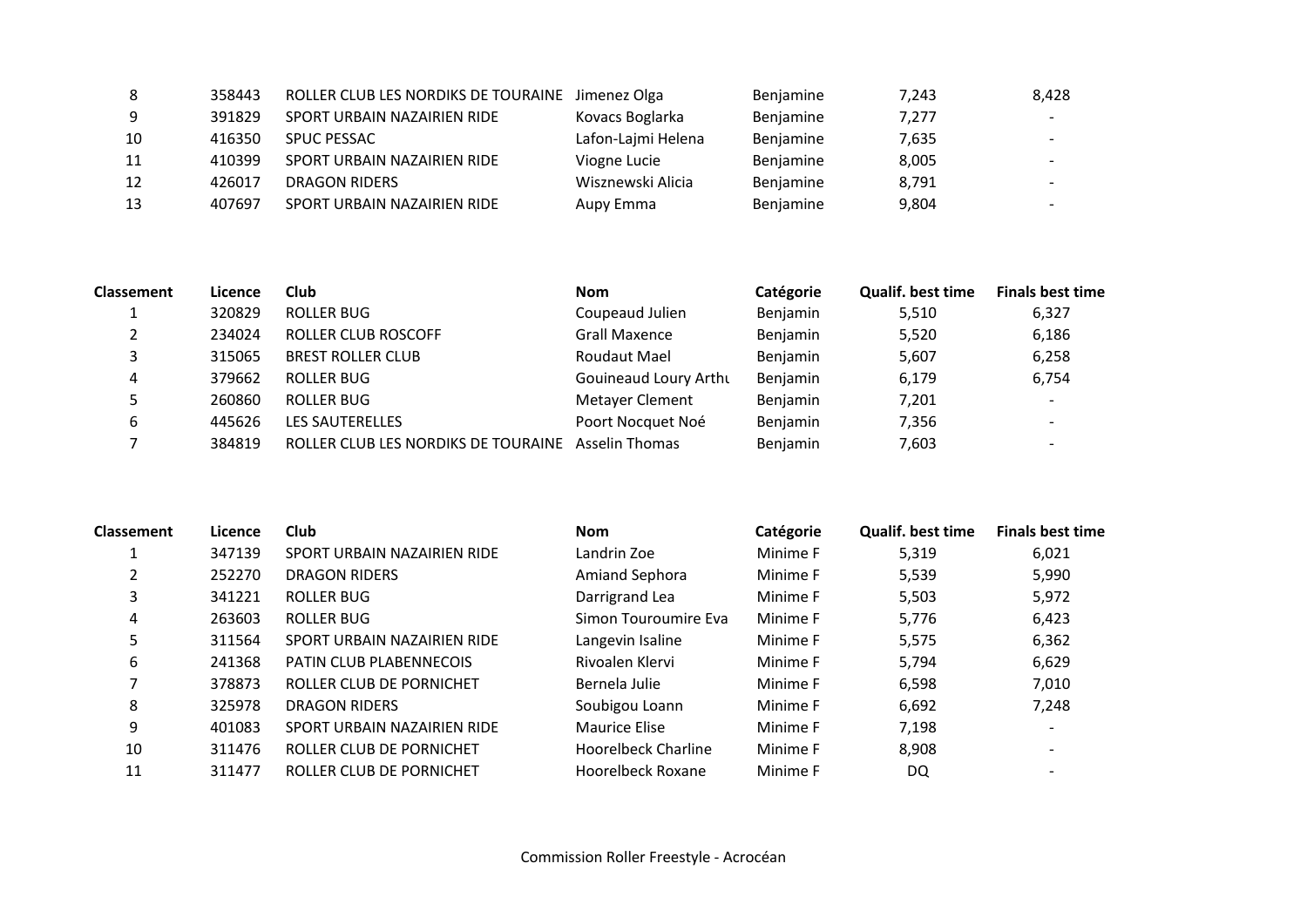| <b>Classement</b> | Licence | <b>Club</b>                    | <b>Nom</b>             | Catégorie | <b>Qualif. best time</b> | <b>Finals best time</b>      |
|-------------------|---------|--------------------------------|------------------------|-----------|--------------------------|------------------------------|
|                   | 304756  | SKATE MACHIN ARSACAISE         | Dayries Liam           | Minime H  | 4,958                    | 5,452                        |
| $\overline{2}$    | 284636  | SKATE MACHIN ARSACAISE         | <b>Bouquet Noah</b>    | Minime H  | 4,706                    | 5,341                        |
| 3                 | 218538  | ROLLER BUG                     | <b>Metayer Antoine</b> | Minime H  | 4,961                    | 5,635                        |
| 4                 | 300924  | SKATE MACHIN ARSACAISE         | <b>Morboeuf Mathys</b> | Minime H  | 5,150                    | 5,685                        |
| 5                 | 329592  | <b>TOUS EN ROLLERS</b>         | Jugieau Thibault       | Minime H  | 4,884                    | 5,995                        |
| 6                 | 349242  | <b>PATIN CLUB PLABENNECOIS</b> | Simon Kristen          | Minime H  | 5,079                    | 6,067                        |
|                   | 236882  | <b>SPUC PESSAC</b>             | <b>Blin Alexis</b>     | Minime H  | 5,082                    | 5,607                        |
| 8                 | 284375  | <b>SPUC PESSAC</b>             | <b>Trijean Maxime</b>  | Minime H  | 5,495                    | 6,133                        |
| 9                 | 347857  |                                | Dufour Sylvain         | Minime H  | 5,740                    | $\qquad \qquad \blacksquare$ |
| 10                | 369799  | ROLLER CLUB DE PORNICHET       | Piquet Alex            | Minime H  | 6,692                    |                              |
| 11                | 307085  | <b>USC ACROLLER</b>            | Lacroix Noah           | Minime H  | DQ                       | $\overline{\phantom{a}}$     |
| 11                | 296365  | ROLLER BUG                     | Laprade Nicolas        | Minime H  | DQ                       | $\overline{\phantom{0}}$     |
| 11                | 347862  |                                | Reignier Lenny         | Minime H  | DQ                       |                              |

| <b>Classement</b> | Licence | <b>Club</b>                   | <b>Nom</b>                | Catégorie | <b>Qualif. best time</b> | <b>Finals best time</b> |
|-------------------|---------|-------------------------------|---------------------------|-----------|--------------------------|-------------------------|
|                   | 203181  | <b>SPUC PESSAC</b>            | Moreno Laurine            | CJS F     | 4,903                    | 5,431                   |
| 2                 | 196500  | <b>SAM ROLLER SPORTS</b>      | Granjon Zoe               | CJS F     | 4,815                    | 5,591                   |
| 3                 | 208741  | <b>MERIGNAC ROLLER SPORTS</b> | <b>Bouquet Alix</b>       | CJS F     | 5,006                    | 5,553                   |
| 4                 | 269764  | SKATE MACHIN ARSACAISE        | Castanheira Aude          | CJS F     | 5,258                    | 5,934                   |
| 5                 | 271872  | SKATE MACHIN ARSACAISE        | Lopes Christina           | CJS F     | 5,505                    | 6,189                   |
| 6                 | 280662  | ROLLER CLUB ROSCOFF           | Gourvenec Naomi           | CJS F     | 5,553                    | 6,310                   |
| 7                 | 98612   | <b>LES SAUTERELLES</b>        | Autin Bettina             | CJS F     | 5,592                    | 6,084                   |
| 8                 | 264730  | <b>LES SAUTERELLES</b>        | <b>Bersoult Julie</b>     | CJS F     | 5,776                    | 5,858                   |
| 9                 | 178218  | <b>USC ACROLLER</b>           | Zanette Laura             | CJS F     | 5,237                    | 6,380                   |
| 10                | 299891  | <b>BREST ROLLER CLUB</b>      | Hernandez Laurine         | CJS F     | 5,509                    | 6,097                   |
| 11                | 300874  | <b>SPUC PESSAC</b>            | Sochay Melyssandre        | CJS F     | 5,584                    | 6,696                   |
| 12                | 181528  | ROLLER BUG                    | Loutrein Oceane           | CJS F     | 5,621                    |                         |
| 13                | 285108  | TOUS EN ROLLERS               | Brousseau Sarah           | CJS F     | 5,653                    | 6,473                   |
| 14                | 302836  | ROLLER CLUB DE PORNICHET      | <b>Bellavoir Alexiane</b> | CJS F     | 6,029                    | 7,091                   |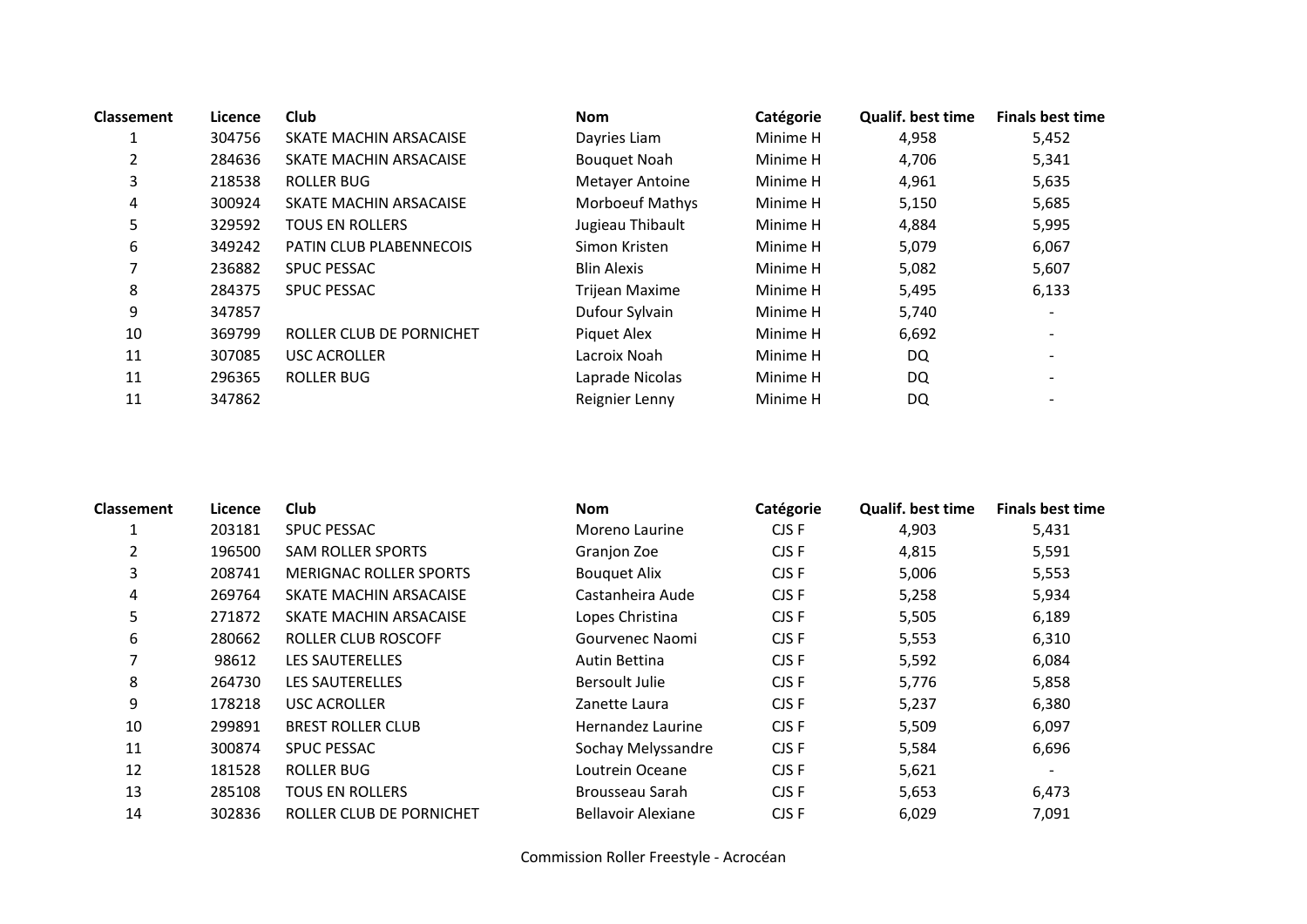| 15 | 333238 | SKATE MACHIN ARSACAISE              | Lassaux Justine        | CJS F | 6.474 | 6,906 |
|----|--------|-------------------------------------|------------------------|-------|-------|-------|
| 16 | 355956 | SKATE MACHIN ARSACAISE              | Sauget Maxence         | CJS F | 6,497 | 7,795 |
| 17 | 259804 | ROLLER CLUB LES NORDIKS DE TOURAINE | Delalande Lila         | CJS F | 7,155 |       |
| 18 | 210361 | ROLLER CLUB DE PORNICHET            | Rocher Mathilde        | CJS F | 8,134 |       |
| 19 | 314755 | ROLLER CLUB DE PORNICHET            | <b>Babin Aurore</b>    | CJS F | 8.351 |       |
| 20 | 365077 | ROLLER CLUB DE PORNICHET            | <b>Riffaut Camille</b> | CJS F | 9,192 |       |
| 21 | 285272 | <b>TOUS EN ROLLERS</b>              | Grossin Lisa           | CJS F | DQ    |       |

| <b>Classement</b> | Licence | Club                        | <b>Nom</b>              | Catégorie | Qualif. best time | <b>Finals best time</b> |
|-------------------|---------|-----------------------------|-------------------------|-----------|-------------------|-------------------------|
| 1                 | 200067  | SPORT URBAIN NAZAIRIEN RIDE | <b>Menard Remy</b>      | CJS H     | 4,399             | 4,978                   |
| $\overline{2}$    | 72794   | <b>ROLLER BUG</b>           | Fort Jimmy              | CJS H     | 4,305             | 4,949                   |
| 3                 | 76683   | SKATE MACHIN ARSACAISE      | Fort Yohann             | CJS H     | 4,522             | 4,903                   |
| 4                 | 60619   | <b>ASSOCIATION ROOL</b>     | <b>Briex Oscar</b>      | CJS H     | 4,744             | 5,308                   |
| 5                 | 385607  | <b>ROLLER BUG</b>           | Leleu Eliott            | CJS H     | 4,699             | 5,467                   |
| 6                 | 284475  | SKATE MACHIN ARSACAISE      | Dayries Ethan           | CJS H     | 4,747             | 5,093                   |
|                   | 386233  | SPUC PESSAC                 | Gillet Theo             | CJS H     | 5,026             | 5,577                   |
| 8                 | 284623  | <b>SAM ROLLER SPORTS</b>    | Deniaud Ethan           | CJS H     | 5,036             | 5,385                   |
| 9                 | 266937  | SPORT URBAIN NAZAIRIEN RIDE | Menet-Chao Paul         | CJS H     | 4,880             | 5,798                   |
| 10                | 322523  | <b>BREST ROLLER CLUB</b>    | Le Gac Gaetan           | CJS H     | 4,956             | 5,687                   |
| 11                | 335525  | <b>USC ACROLLER</b>         | <b>Baert Alexis</b>     | CJS H     | 5,055             | 5,869                   |
| 12                | 354719  | <b>ROLLER BUG</b>           | Sarrade Maxime          | CJS H     | 5,093             | 5,680                   |
| 13                | 226246  | <b>LES SAUTERELLES</b>      | Prezeau Benoit          | CJS H     | 5,145             | 5,738                   |
| 14                | 214526  | <b>SPUC PESSAC</b>          | Escarpe Jeremy          | CJS H     | 5,232             | 5,558                   |
| 15                | 220624  | <b>ROLLER BUG</b>           | Charvet Julien          | CJS H     | 5,360             |                         |
| 16                | 239856  | SKATE MACHIN ARSACAISE      | Gallant Balthazar       | CJS H     | 5,403             |                         |
| 17                | 302864  | ROLLER CLUB DE PORNICHET    | <b>Cadoret Matthieu</b> | CJS H     | 5,414             |                         |
| 18                | 333451  | ROLLER SPORT REZE           | <b>Fulbert Matteo</b>   | CJS H     | 5,515             |                         |
| 19                | 280419  |                             | Morin Theo              | CJS H     | 5,655             |                         |
| 20                | 185913  | ROLLER CLUB DE PORNICHET    | Pouessel Romain         | CJS H     | 5,688             |                         |
| 21                | 270683  | <b>USC ACROLLER</b>         | Ney Alexandre           | CJS H     | 5,858             |                         |
| 22                | 361845  | <b>USC ACROLLER</b>         | Lefebvre Luca           | CJS H     | 6,181             |                         |
| 23                | 325904  | <b>ATP 79 THOUARS</b>       | Andre Theo              | CJS H     | 7,943             |                         |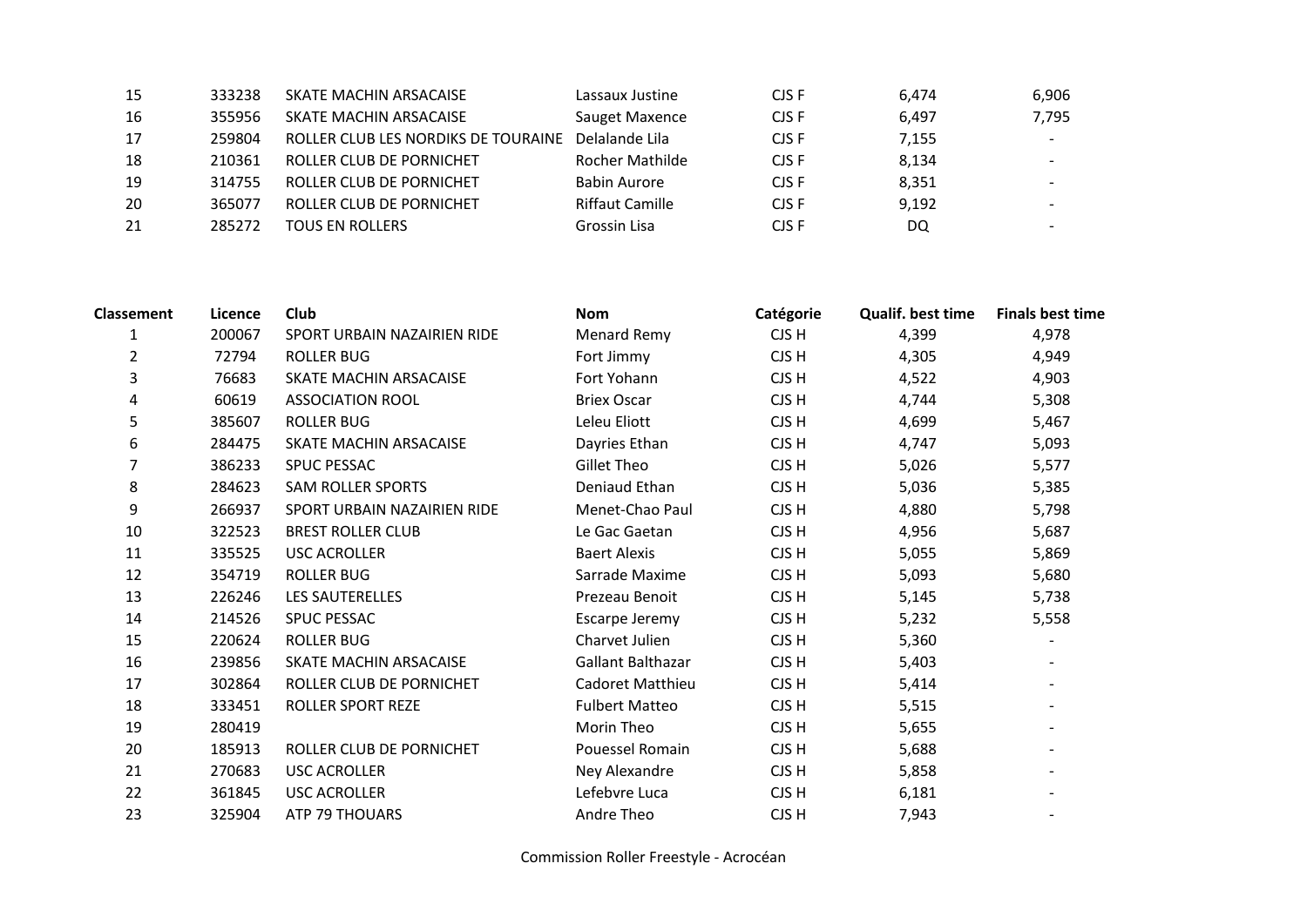| 24 | 207517 | ROLLER BUG             | Charvet Louis          | יוכ ג | DC |  |
|----|--------|------------------------|------------------------|-------|----|--|
| 25 | 290205 | <b>TOUS EN ROLLERS</b> | <b>Dubreuil Maxime</b> | ו הור | DC |  |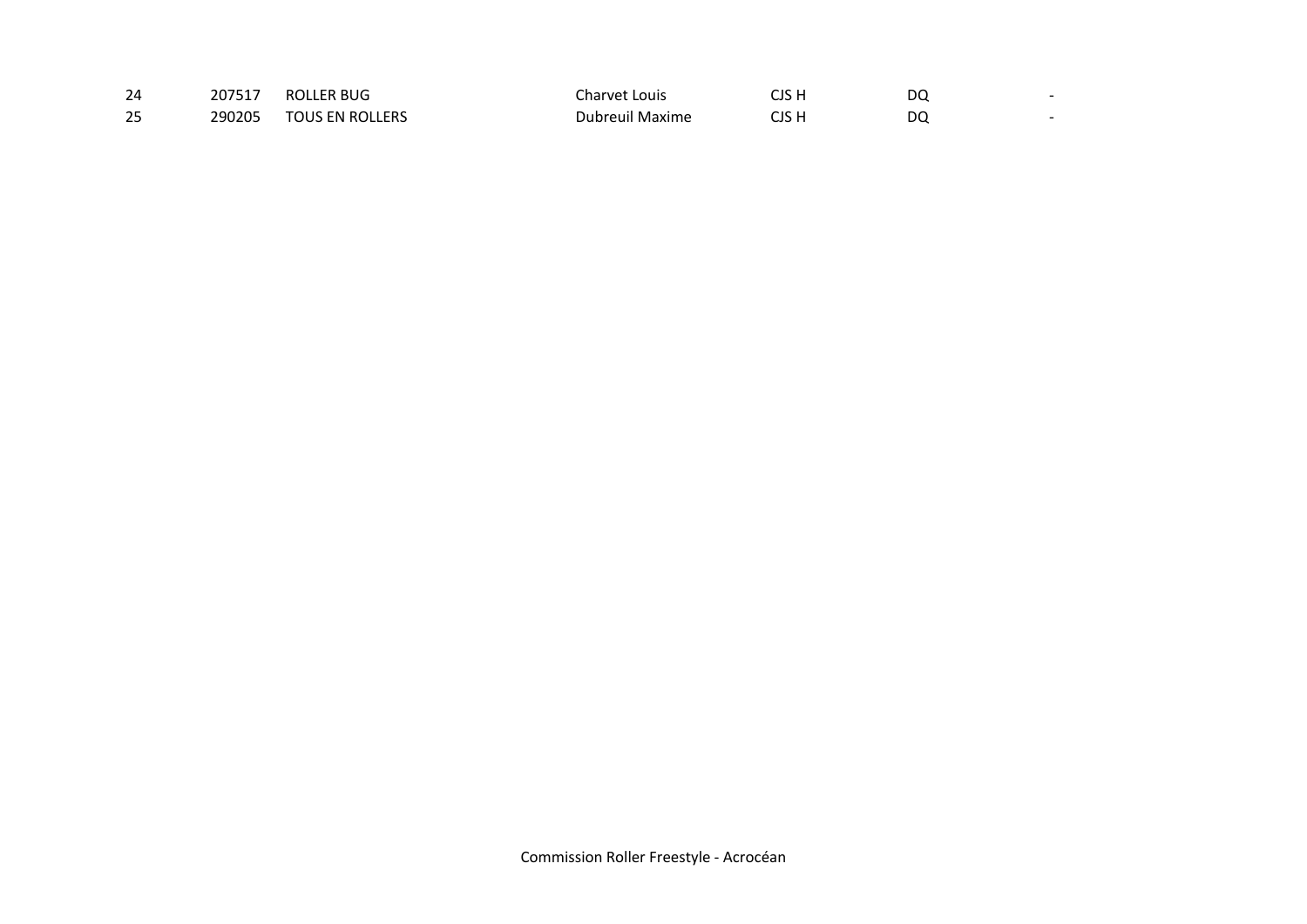

**Résultats Acrocéan - Pornichet - 9 et 10 mars - Slalom classic**

|       |         |               |                        |           | Juge 1 | Juge 2 | Juge 3       | Juge 4 | Juge 5       |
|-------|---------|---------------|------------------------|-----------|--------|--------|--------------|--------|--------------|
| Place | Licence | Catégorie     | <b>Nom</b>             | Pénalités | Place  | Place  | <b>Place</b> | Pace   | <b>Place</b> |
|       | 320661  | Pous/Benjmine | De Voort Albane        | 2.5       | 3      | 3      |              |        |              |
|       | 384838  | Pous/Benjmine | Vaudeville Ondet Jeann | 1.5       |        |        | ∍            | 3      |              |
| 3     | 320650  | Pous/Benjmine | Lecomte Marie          |           |        |        | 3            |        |              |
| 4     | 287377  | Pous/Benjmine | <b>Blin Lisa</b>       |           | 4      | 4      | כ            | 4      |              |
| 5     | 320660  | Pous/Benjmine | De Voort Margaux       |           |        |        | 4            |        |              |
| 6     | 328112  | Pous/Benjmine | Canterranne Louna      | 5.5       | 6      | b      | 8            |        | 6            |
|       | 327626  | Pous/Benjmine | Jalabert Annaee        |           |        |        | 6            | b      |              |
| 8     | 358443  | Pous/Benjmine | Jimenez Olga           | 6.5       | 8      | 8      |              | 8      | 8            |
| 9     | 390938  | Pous/Benjmine | <b>Fleurant Maelle</b> | 3.5       | 9      | q      | 9            | 9      | 9            |

|       |         |           |                       |           | Juge 1       | Juge 2 | Juge 3       | Juge 4 | Juge 5 |
|-------|---------|-----------|-----------------------|-----------|--------------|--------|--------------|--------|--------|
| Place | Licence | Catégorie | <b>Nom</b>            | Pénalités | <b>Place</b> | Place  | <b>Place</b> | Pace   | Place  |
|       | 236882  | P/B/MH    | <b>Blin Alexis</b>    |           |              |        |              |        |        |
|       | 284375  | P/B/MH    | Trijean Maxime        |           |              |        |              |        |        |
|       | 347862  | P/B/MH    | Reignier Lenny        | 1.5       |              |        |              |        |        |
| 4     | 384819  | P/B/MH    | <b>Asselin Thomas</b> |           | 4            |        |              | 4      |        |
|       | 347857  | P/B/MH    | Dufour Sylvain        | 6.5       |              |        | Δ            |        |        |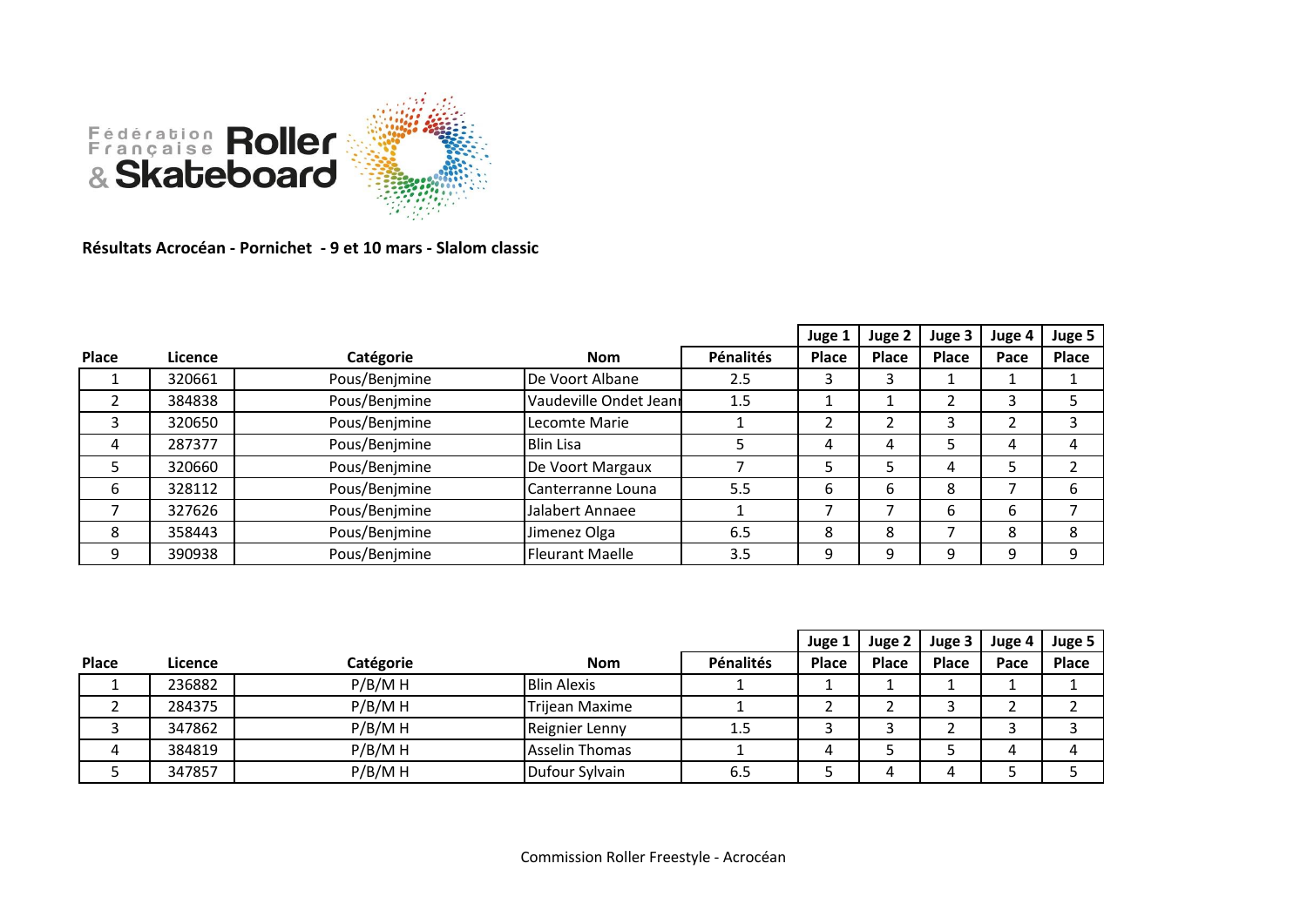|              |         |           |                       |           | Juge 1       | Juge 2 | Juge 3       | Juge 4 | Juge 5 |
|--------------|---------|-----------|-----------------------|-----------|--------------|--------|--------------|--------|--------|
| <b>Place</b> | Licence | Catégorie | <b>Nom</b>            | Pénalités | <b>Place</b> | Place  | <b>Place</b> | Pace   | Place  |
|              | 347139  | CJS F     | Landrin Zoe           | 1.5       |              |        |              |        |        |
|              | 252270  | CJS F     | <b>Amiand Sephora</b> | 1.5       |              |        |              | ر      |        |
|              | 325978  | CJS F     | Soubigou Loann        |           |              |        |              |        |        |
| 4            | 311564  | CJS F     | Langevin Isaline      | 1.5       | 4            |        | 4            | 4      | 4      |
|              | 299891  | CJS F     | Hernandez Laurine     |           |              |        |              |        |        |
| 6            | 259804  | CJS F     | Delalande Lila        |           | b            |        |              | b      | ь      |

|                |         |           |                        |                | Juge 1       | Juge 2       | Juge 3       | Juge 4         | Juge 5 |
|----------------|---------|-----------|------------------------|----------------|--------------|--------------|--------------|----------------|--------|
| Place          | Licence | Catégorie | <b>Nom</b>             | Pénalités      | <b>Place</b> | <b>Place</b> | <b>Place</b> | Pace           | Place  |
|                | 246189  | CJS H     | De Galassus Titouan    | 2.5            |              |              |              |                |        |
| $\overline{2}$ | 200067  | CJS H     | <b>Menard Remy</b>     | $\overline{2}$ | 2            | C.           | 2            | $\overline{2}$ | 2      |
| 3              | 299832  | CJS H     | Le Matoc H Martin      | 3              | 4            | 3            | ∍            | 3              | 4      |
| 4              | 284623  | CJS H     | Deniaud Ethan          | 4              | 3            | 4            | 4            | 4              | 3      |
| 5              | 266937  | CJS H     | Menet-Chao Paul        | 5.5            |              | ⇁            | 5            | 5.             | 5      |
| 6              | 365541  | CJS H     | Josse Mathieu          | 1.5            | 8            | 6            | 6            | 6              | 6      |
|                | 322523  | CJS H     | Le Gac Gaetan          | 5              | 5            | ∍            | ⇁            | 8              |        |
| 8              | 249287  | CJS H     | Chalot Ken             | 1.5            | 6            | 8            | 8            | 6              | 8      |
| 9              | 226246  | CJS H     | Prezeau Benoit         | 7.5            | 10           | 10           | 9            | 9              | 10     |
| 10             | 333451  | CJS H     | <b>Fulbert Matteo</b>  | ำ              | 9            | 9            | 11           | 10             | 11     |
| 11             | 410872  | CJS H     | <b>Guilbaud Thomas</b> | 5.5            | 10           | 11           | 10           | 11             | 9      |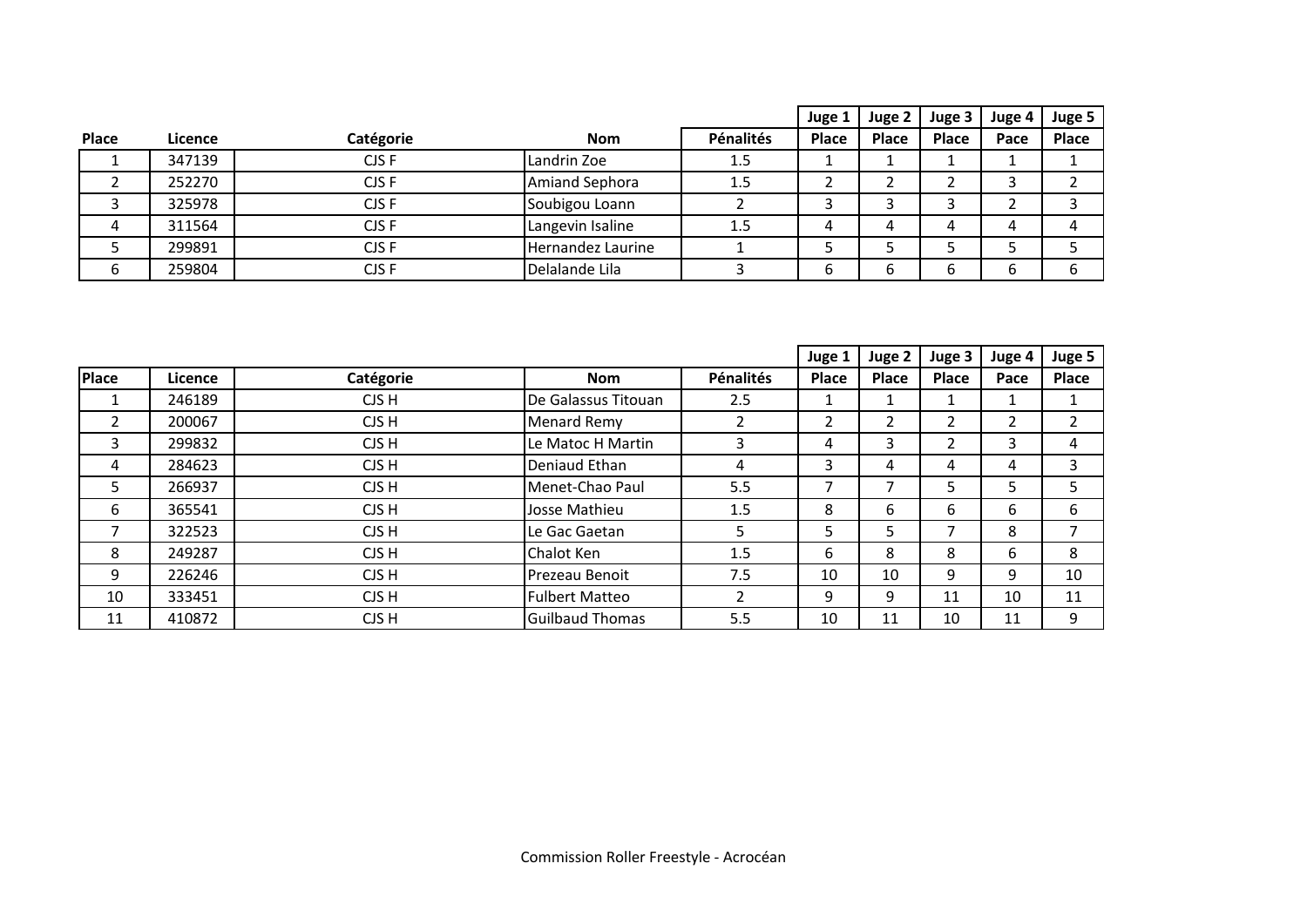

## **Résultats Acrocéan - Pornichet - 9 et 10 mars- Slalom battle**

| <b>Classement</b> | Licence | Club                                                       | <b>Nom</b>                | Catégorie |
|-------------------|---------|------------------------------------------------------------|---------------------------|-----------|
| 1                 |         | 347139 SPORT URBAIN NAZAIRIEN RIDE                         | Landrin Zoe               | F         |
| 2                 |         | 196500 SAM ROLLER SPORTS                                   | Granjon Zoe               | F         |
| 3                 |         | 252270 DRAGON RIDERS                                       | Amiand Sephora            | F         |
| 4                 |         | 320650 MIRZA ROLLER CLUB                                   | Lecomte Marie             | F         |
| 5                 | 384838  |                                                            | Vaudeville Ondet Jeanr    | F         |
| 5                 |         | 325978 DRAGON RIDERS                                       | Soubigou Loann            | F         |
| $\overline{7}$    |         | 320661 ROLLER CLUB LES NORDIKS DE TOURAINE                 | De Voort Albane           | F         |
| $\overline{7}$    |         | 320660 ROLLER CLUB LES NORDIKS DE TOURAINE                 | De Voort Margaux          | F         |
| 9                 |         | 328112 ROLLER CLUB LES NORDIKS DE TOURAINE                 | Canterranne Louna         | F         |
| 9                 |         | 358443 ROLLER CLUB LES NORDIKS DE TOURAINE                 | Jimenez Olga              | F         |
| 9                 |         | 287377 SPUC PESSAC                                         | <b>Blin Lisa</b>          | F         |
| 9                 |         | 311564 SPORT URBAIN NAZAIRIEN RIDE                         | Langevin Isaline          | F         |
| 13                |         | 327626 ROLLER CLUB LES NORDIKS DE TOURAINE Jalabert Annaee |                           | F         |
| 13                |         | 259804 ROLLER CLUB LES NORDIKS DE TOURAINE                 | Delalande Lila            | F         |
| 13                |         | 378873 ROLLER CLUB DE PORNICHET                            | Bernela Julie             | F         |
| 13                |         | 426017 DRAGON RIDERS                                       | Wisznewski Alicia         | F         |
| 13                |         | 390938 ROLLER CLUB LES NORDIKS DE TOURAINE                 | <b>Fleurant Maelle</b>    | F         |
| 13                |         | 299891 BREST ROLLER CLUB                                   | Hernandez Laurine         | F         |
| 19                |         | 365077 ROLLER CLUB DE PORNICHET                            | <b>Riffaut Camille</b>    | F         |
| 19                |         | 210361 ROLLER CLUB DE PORNICHET                            | Rocher Mathilde           | F         |
| 19                |         | 302836 ROLLER CLUB DE PORNICHET                            | <b>Bellavoir Alexiane</b> | F         |
| 19                |         | 314755 ROLLER CLUB DE PORNICHET                            | <b>Babin Aurore</b>       | F         |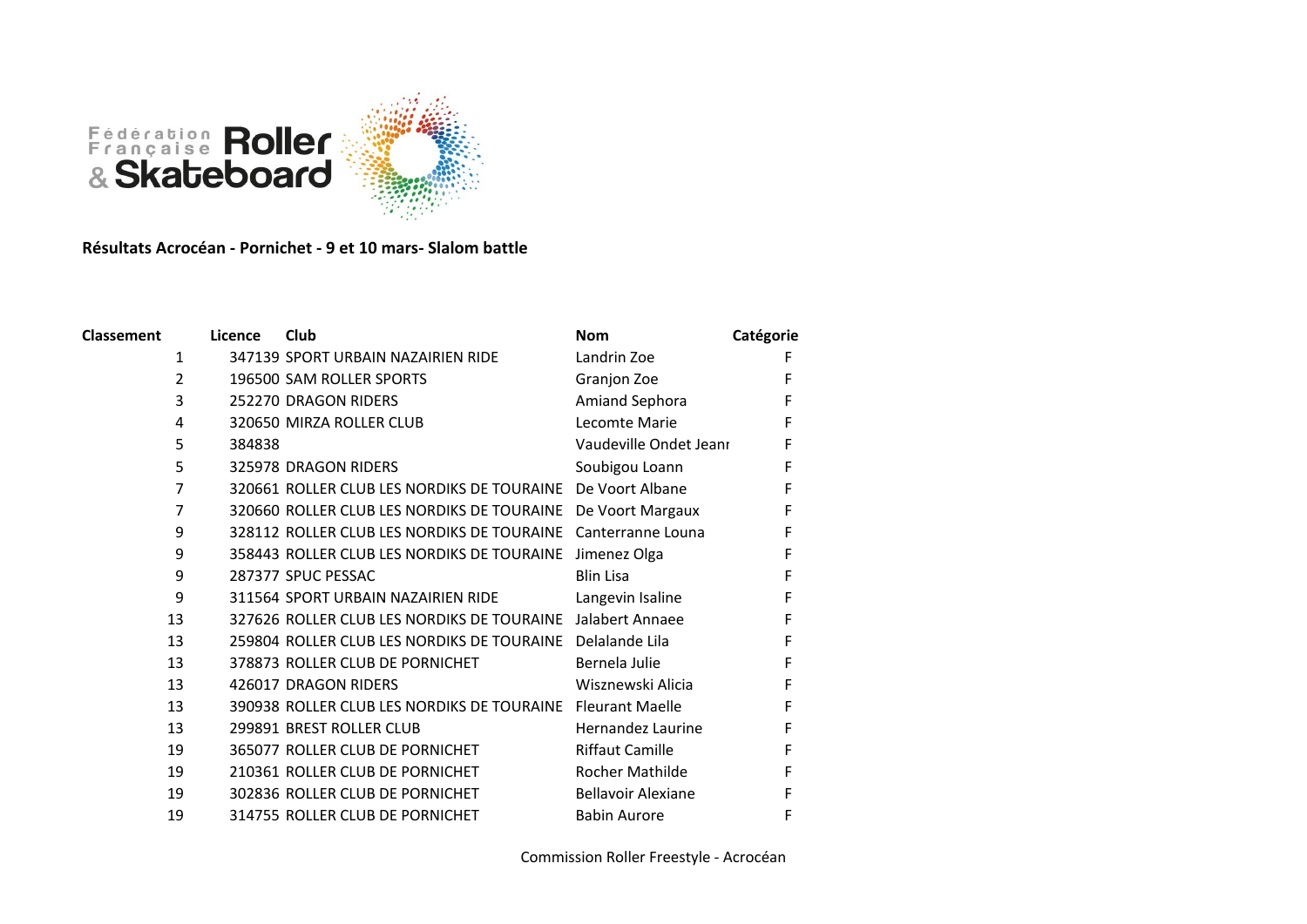| Classement | Licence | Club                                               | <b>Nom</b>             | Catégorie |
|------------|---------|----------------------------------------------------|------------------------|-----------|
| 1          | 262050  | DRAGON RIDERS                                      | Nicolao Ambroise       | н         |
| 2          | 246189  | <b>INTREPIDE ANGERS ROLLER</b>                     | De Galassus Titouan    | H         |
| 3          | 200067  | SPORT URBAIN NAZAIRIEN RIDE                        | Menard Remy            | Н         |
| 4          | 284623  | <b>SAM ROLLER SPORTS</b>                           | Deniaud Ethan          | H         |
| 5          | 284375  | <b>SPUC PESSAC</b>                                 | <b>Trijean Maxime</b>  | н         |
| 5          | 299832  | <b>CHARTRES ROLLER</b>                             | Le Matoc H Martin      | H         |
| 7          | 266937  | SPORT URBAIN NAZAIRIEN RIDE                        | Menet-Chao Paul        | Н         |
| 7          | 236882  | <b>SPUC PESSAC</b>                                 | <b>Blin Alexis</b>     | H         |
| 9          | 365541  | <b>USC ACROLLER</b>                                | Josse Mathieu          | H         |
| 9          | 249287  | SPORT URBAIN NAZAIRIEN RIDE                        | Chalot Ken             | H         |
| 9          | 333451  | ROLLER SPORT REZE                                  | <b>Fulbert Matteo</b>  | H         |
| 9          | 322523  | <b>BREST ROLLER CLUB</b>                           | Le Gac Gaetan          | Н         |
| 12         | 410872  | SPORT URBAIN NAZAIRIEN RIDE                        | <b>Guilbaud Thomas</b> | H         |
| 12         | 384819  | ROLLER CLUB LES NORDIKS DE TOURAINE Asselin Thomas |                        | Н         |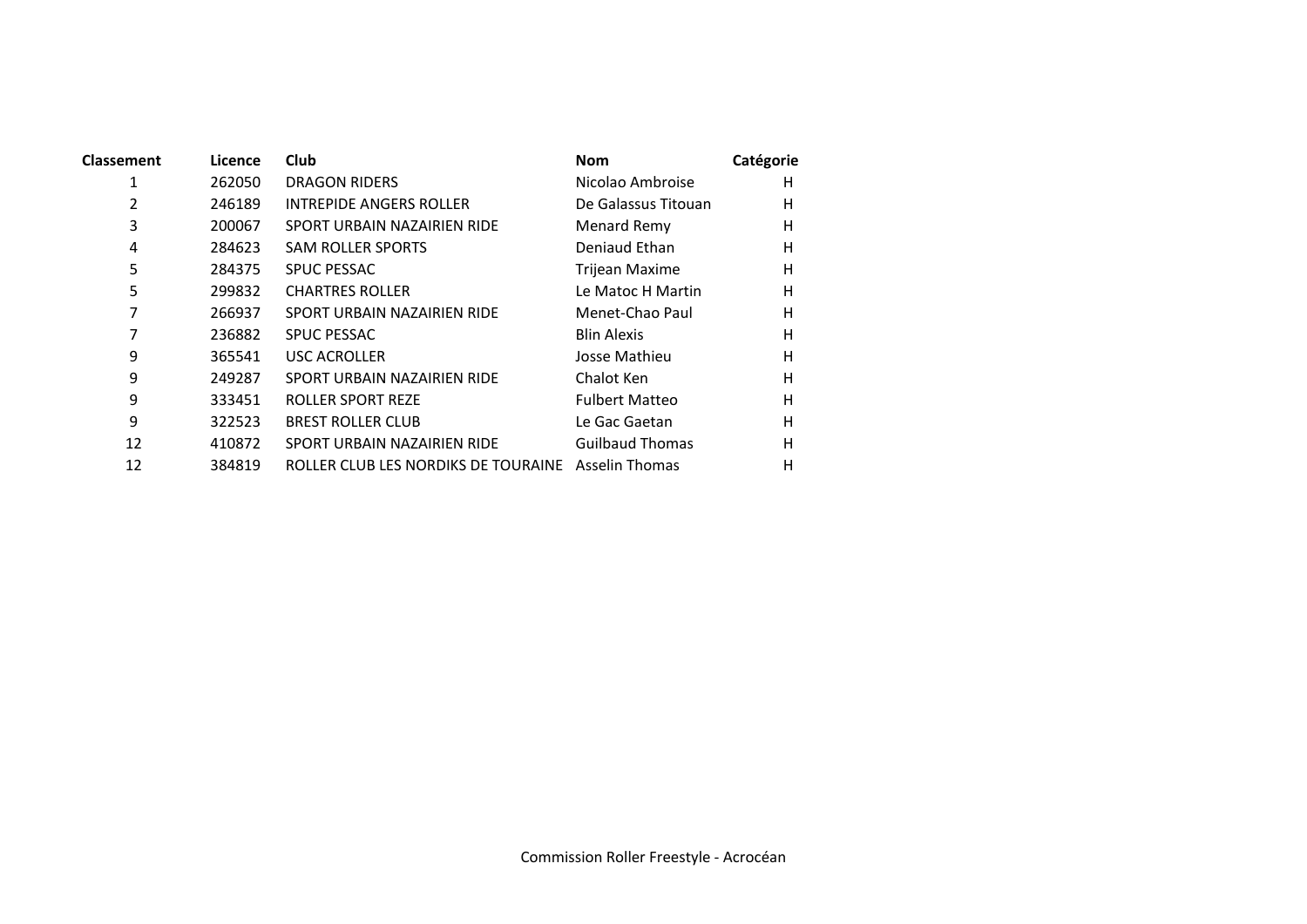

**Résultats Acrocéan - Pornichet - 9 et 10 mars - Hauteur pure**

| <b>Classement</b> | Licence | Club                        | <b>Nom</b>      | Catégorie | <b>Meilleur saut</b> |
|-------------------|---------|-----------------------------|-----------------|-----------|----------------------|
|                   | 353960  | ROLLER CLUB DE PORNICHET    | Bernela Romain  | Poussin   | 90                   |
| 2                 | 387878  | <b>TOUS EN ROLLERS</b>      | Viaud Antonin   | Poussin   | 85                   |
| 3                 | 343160  | <b>TOUS EN ROLLERS</b>      | Jugieau Bastien | Poussin   | 70                   |
| 4                 | 333217  | SPORT URBAIN NAZAIRIEN RIDE | Lambert Clement | Poussin   | 60                   |
| 5.                | 319539  | <b>BREST ROLLER CLUB</b>    | Roudaut Titouan | Poussin   | 0                    |
|                   | 381090  | SKATE MACHIN ARSACAISE      | Gomez Esteve    | Poussin   |                      |

| <b>Classement</b> | Licence | Club                        | <b>Nom</b>             | Catégorie      | <b>Meilleur saut</b> |
|-------------------|---------|-----------------------------|------------------------|----------------|----------------------|
|                   | 412721  | <b>TOUS EN ROLLERS</b>      | Feneux Lisa            | Pous/Benjamine | 107                  |
| 2                 | 416350  | <b>SPUC PESSAC</b>          | Lafon-Lajmi Helena     | Pous/Benjamine | 85                   |
| 3                 | 412723  | <b>TOUS EN ROLLERS</b>      | <b>Feneux Clarisse</b> | Pous/Benjamine | 85                   |
| 4                 | 341219  | <b>ROLLER BUG</b>           | Miletto Aude           | Pous/Benjamine | 85                   |
| 5                 | 417572  | SPORT URBAIN NAZAIRIEN RIDE | Guillet Justine        | Pous/Benjamine | 80                   |
| 6                 | 391829  | SPORT URBAIN NAZAIRIEN RIDE | Kovacs Boglarka        | Pous/Benjamine | 70                   |
|                   | 421649  | SKATE MACHIN ARSACAISE      | Lopez Chiara           | Pous/Benjamine | 60                   |

| <b>Classement</b> | Licence | <b>Club</b>         | <b>Nom</b>   | Catégorie | <b>Meilleur saut</b> |
|-------------------|---------|---------------------|--------------|-----------|----------------------|
|                   |         | 307085 USC ACROLLER | Lacroix Noah | Minime H  | 115                  |

Commission Roller Freestyle - Acrocéan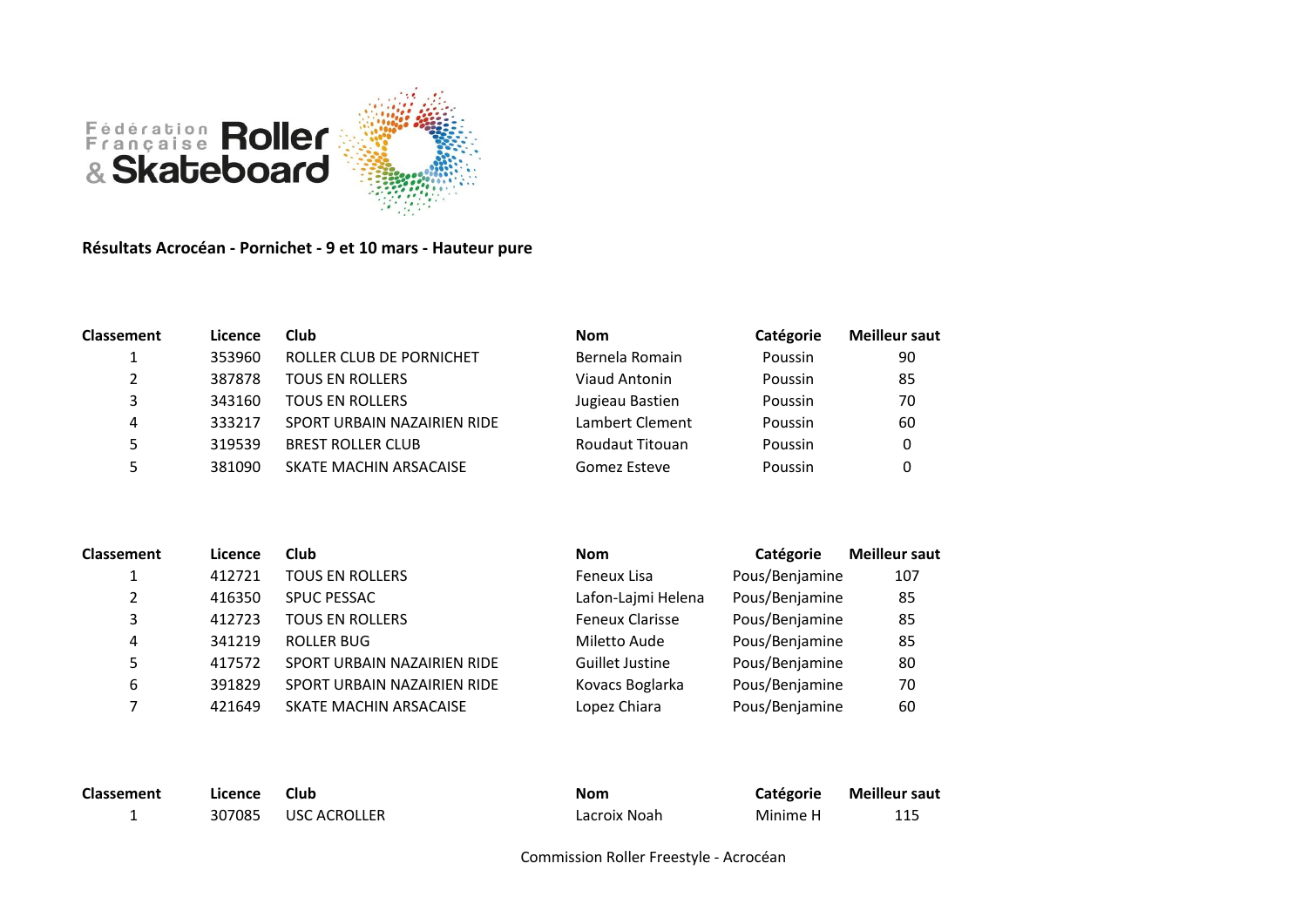| 2  | 218538 | <b>ROLLER BUG</b>        | <b>Metayer Antoine</b> | Minime H | 115 |
|----|--------|--------------------------|------------------------|----------|-----|
| 3  | 329592 | <b>TOUS EN ROLLERS</b>   | Jugieau Thibault       | Minime H | 110 |
| 4  | 445626 | <b>LES SAUTERELLES</b>   | Poort Nocquet Noé      | Minime H | 110 |
| 5  | 349242 | PATIN CLUB PLABENNECOIS  | Simon Kristen          | Minime H | 105 |
| 6  | 234024 | ROLLER CLUB ROSCOFF      | <b>Grall Maxence</b>   | Minime H | 105 |
|    | 304756 | SKATE MACHIN ARSACAISE   | Dayries Liam           | Minime H | 100 |
| 8  | 383007 | <b>TOUS EN ROLLERS</b>   | Viaud Julien           | Minime H | 90  |
| 9  | 369799 | ROLLER CLUB DE PORNICHET | Piquet Alex            | Minime H | 90  |
| 9  | 320829 | <b>ROLLER BUG</b>        | Coupeaud Julien        | Minime H | 90  |
| 10 | 315065 | <b>BREST ROLLER CLUB</b> | Roudaut Mael           | Minime H | 80  |

| <b>Classement</b> | Licence | <b>Club</b>                 | <b>Nom</b>              | Catégorie | <b>Meilleur saut</b> |
|-------------------|---------|-----------------------------|-------------------------|-----------|----------------------|
| 1                 | 263603  | ROLLER BUG                  | Simon Touroumire Eva    | CJS F     | 107                  |
| 2                 | 230923  |                             | <b>Petrow Charlotte</b> | CJS F     | 105                  |
| 3                 | 264730  | <b>LES SAUTERELLES</b>      | Bersoult Julie          | CJS F     | 95                   |
| 4                 | 355956  | SKATE MACHIN ARSACAISE      | Sauget Maxence          | CJS F     | 95                   |
| 4                 | 271872  | SKATE MACHIN ARSACAISE      | Lopes Christina         | CJS F     | 95                   |
| 4                 | 285272  | <b>TOUS EN ROLLERS</b>      | Grossin Lisa            | CJS F     | 95                   |
| 4                 | 280662  | <b>ROLLER CLUB ROSCOFF</b>  | Gourvenec Naomi         | CJS F     | 95                   |
| 8                 | 333238  | SKATE MACHIN ARSACAISE      | Lassaux Justine         | CJS F     | 90                   |
| 9                 | 401083  | SPORT URBAIN NAZAIRIEN RIDE | <b>Maurice Elise</b>    | CJS F     | 70                   |
| 9                 | 285108  | <b>TOUS EN ROLLERS</b>      | Brousseau Sarah         | CJS F     | 70                   |
|                   |         |                             |                         |           |                      |

| <b>Classement</b> | Licence | Club                     | <b>Nom</b>        | Catégorie | <b>Meilleur saut</b> |
|-------------------|---------|--------------------------|-------------------|-----------|----------------------|
|                   | 385607  | ROLLER BUG               | Leleu Eliott      | Cadet     | 135                  |
| $\overline{2}$    | 270683  | USC ACROLLER             | Ney Alexandre     | Cadet     | 132                  |
| 3                 | 284475  | SKATE MACHIN ARSACAISE   | Dayries Ethan     | Cadet     | 120                  |
| 4                 | 232187  | ROLLER CLUB DE PORNICHET | Van Hamme Titouan | Cadet     | 120                  |
| 5                 | 220624  | ROLLER BUG               | Charvet Julien    | Cadet     | 120                  |
| 6                 | 361845  | <b>USC ACROLLER</b>      | Lefebvre Luca     | Cadet     | 110                  |

Commission Roller Freestyle - Acrocéan